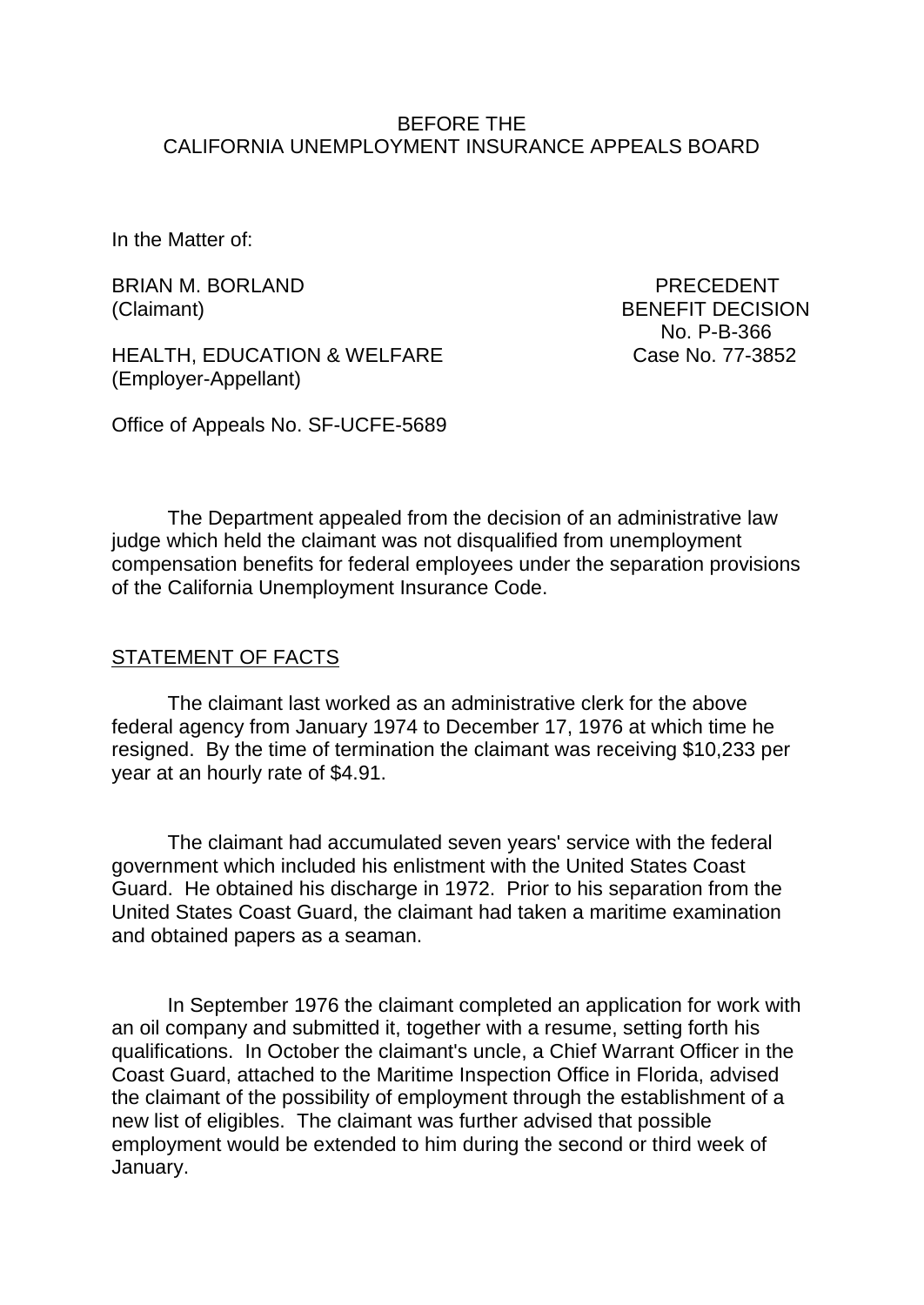Without contacting the oil company itself or attempting to establish himself in any maritime union, the claimant submitted his resignation to the above agency, assigning the following reasons:

"Resignation. I am presently on the Merchant Marine sailing list, & expect to go with [sic] the next month. I will not be guaranteed a two week notice, so I am resigning ahead of schedule so that the appropriate time notice can be given."

The claimant explained that his experience with federal agencies established that a minimum two-week notice was desirable if an employee was to retain his rights of reinstatement.

Effective January 16, 1977 the claimant registered with the Employment Development Department to establish his benefit year. During the ensuing investigation, the claimant for the first time contacted the oil company where he wished to become employed. He received the following response:

"It is very regrettable you resigned a job on the premise of getting a job aboard one of our vessels merely after filing an application. We have a small fleet consisting of only 5 vessels, and our turnover in personnel is not great. The ratio of persons actually getting employment as compared with the number of employment applications received is very small.

"I have checked our records and we do have your original application on file, along with your resume. It was filed September 21, 1976. As with all other applications received, yours is presently on file and certainly classed as an eligible. If and when an opening does occur, you will be given every consideration to fill the opening. Your geographical location is not in your favor in that in many cases, we only get a matter of hours advance notice of an opening."

Terms and conditions of employment had never been discussed with the prospective employer. The claimant had conjectured, based upon the work experience of an acquaintance, that he would be receiving approximately \$1,500 per month while at sea. The basic union wage as revealed by the current bargaining agreements under which the maritime union members work was \$791 per month.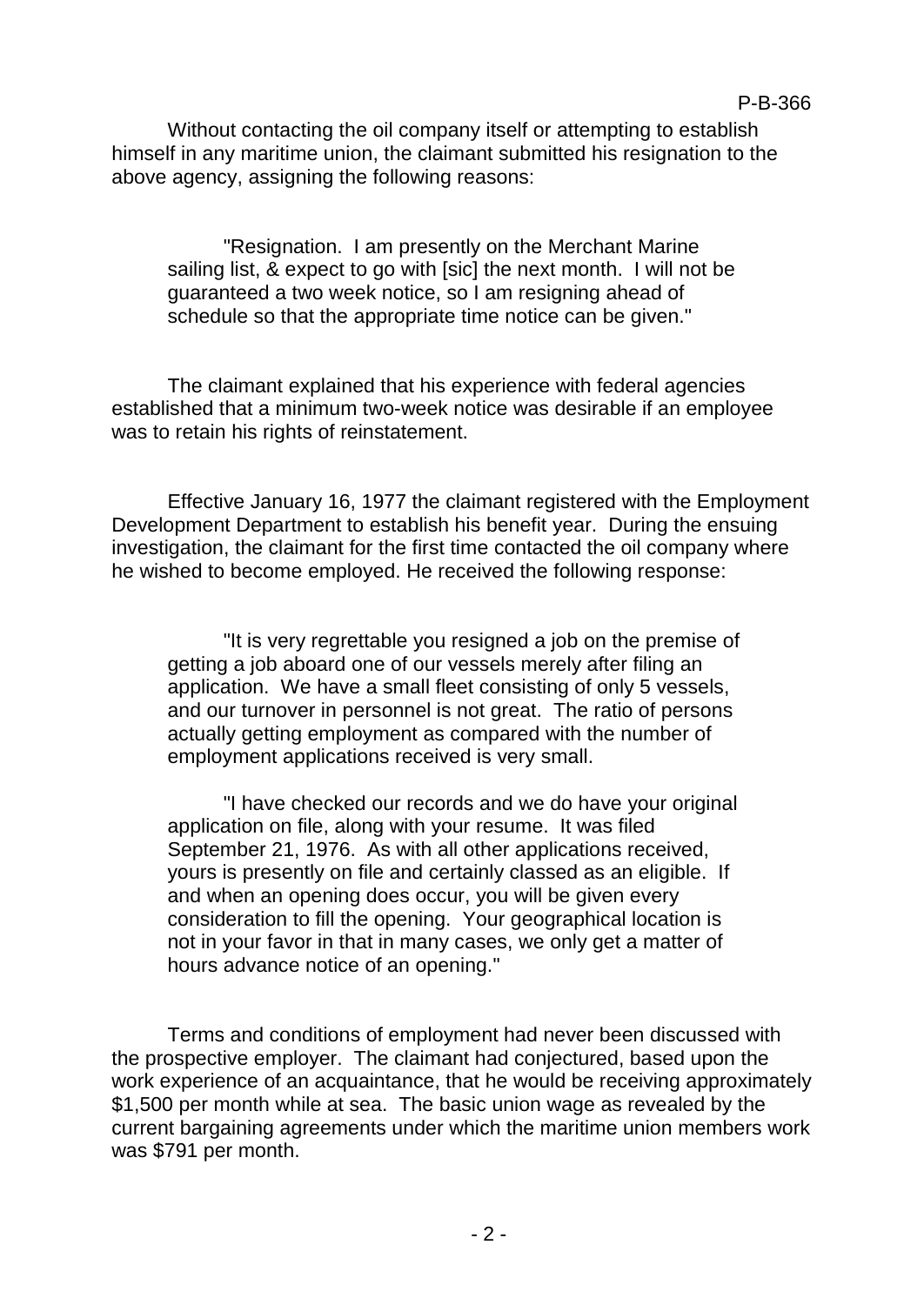### REASONS FOR DECISION

Section 8502, Title 5, United States Code, together with supplementing regulations, provides for the payment of unemployment compensation benefits to former federal employees. Although wholly funded by the federal government, eligibility for such benefits must be determined in keeping with the laws of the state to which the wage credits have been assigned, in this instance California.

Section 1256 of the California Unemployment Insurance Code provides that a claimant shall be disqualified from benefits if he has left his most recent work voluntarily without good cause.

Good cause for leaving work is undefined by the legislature. The term, however, has been construed by the District Court of Appeal in California Portland Cement Company v. California Unemployment Insurance Appeals Board (1960), 178 Cal. App. 2d 263, 3 Cal. Rptr. 37. There the court cited with approval the following language in Bliley Electric Company v. Board of Review (1946), 158 Pa. Super. 548, 45 A. 2d 898:

" 'Voluntarily' and 'involuntarily' are antonymous and therefore irreconcilable words, but the words are merely symbols of ideas, and the ideas can be readily reconciled. Willingness, wilfulness, volition, intention reside in 'voluntarily,' but the mere fact that a worker wills and intends to leave a job does not necessarily and always mean that the leaving is voluntary. Extraneous factors, the surrounding circumstances, must be taken into the account, and when they are examined it may be found that the seemingly voluntary, the apparently intentional, act was in fact involuntary. A worker's physical and mental condition, his personal and family problems, the authoritative demand of legal duties, -- these are circumstances that exert pressure upon him and imperiously call for decision and action.

"When therefore the pressure of real not imaginary, substantial not trifling, reasonable not whimsical, circumstances compel the decision to leave employment, the decision is voluntary in the sense that the worker has willed it, but involuntary because outward pressures have compelled it.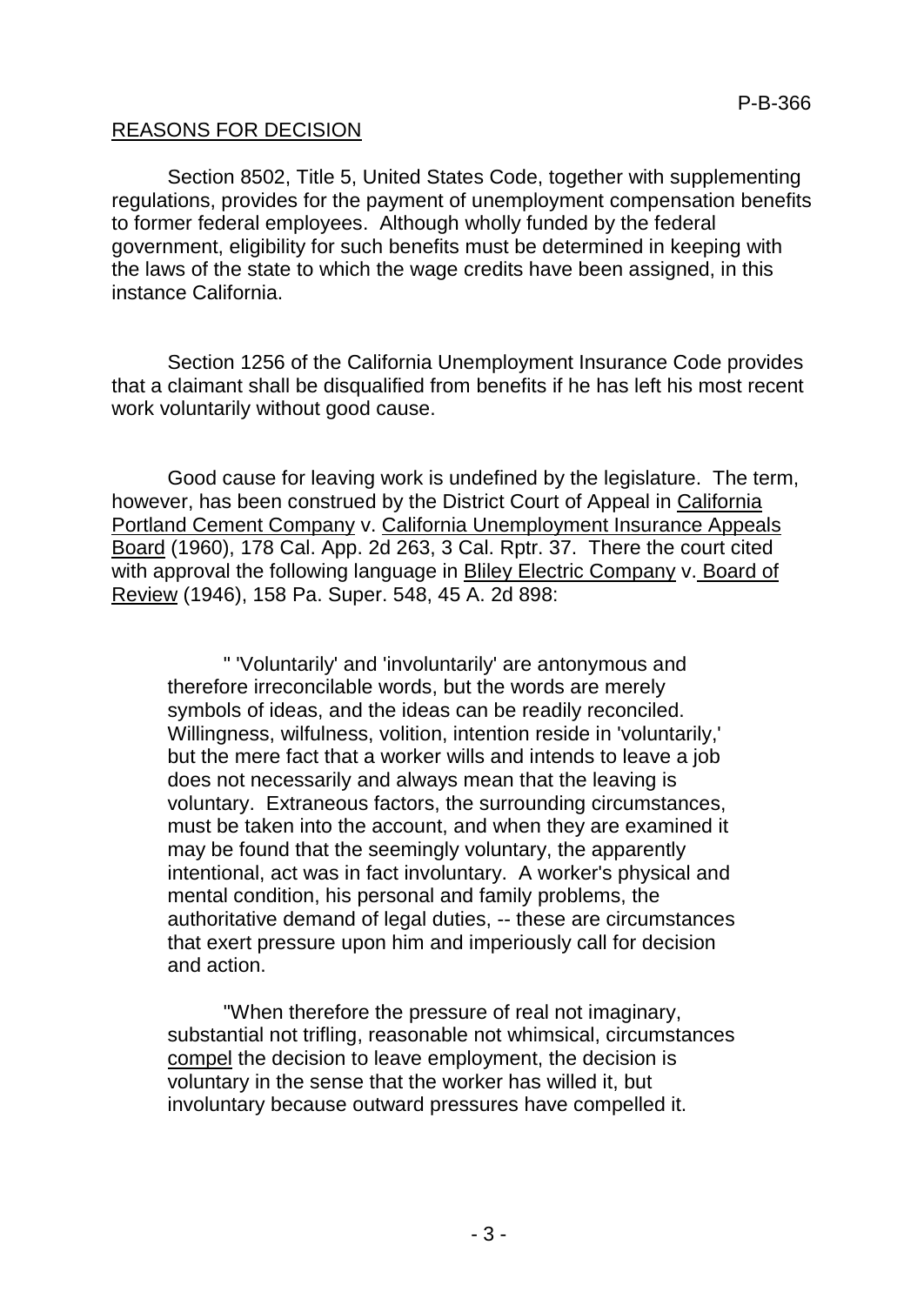Or to state it differently, if a worker leaves his employment when he is compelled to do so by necessitous circumstances or because of legal or family obligations, his leaving is voluntary with good cause, and under the act he is entitled to benefits. The pressure of necessity, or legal duty, or family obligations, or other overpowering circumstances and his capitulation to them transform what is ostensibly voluntary unemployment into involuntary unemployment."

Portland Cement Company was subsequently cited with approval, without expansion, in Perales v. Dept. of Human Resources Development (1973), 32 Cal. App. 3d 332, 108 Cal. Rptr. 167, and Morrison v. CUIAB (1976), 65 Cal. App. 3d 245, 134 Cal. Rptr. 916.

In Zorrero v. UIAB (1975), 47 Cal. App. 3d 434, 120 Cal. Rptr. 855, the court again relied on the California Portland Cement case as a proper interpretation of legislative intent as it related to the definition of "good cause." Recognition was accorded the fact that the policy guidelines established by the legislature for the payment of unemployment compensation benefits intended that those claimants who were involuntarily unemployed should benefit from the legislation (section 100, CUIC). It was therein held, in part, that although an employee voluntarily leaves work he is still entitled to benefits if he left his job with good cause which may be for wholly personal reasons. However, those reasons must be so imperative and compelling as to in effect convert the voluntary termination into involuntary unemployment. The court went on to state:

"In general 'good cause,' as used in an unemployment compensation statute, means such a cause as justifies an employee's voluntarily leaving the ranks of the employed and joining the ranks of the unemployed; the quitting must be for such a cause as would reasonably motivate in a similar situation the average able-bodied and qualified worker to give up his or her employment with its certain wage rewards in order to enter the ranks of the compensated unemployed. (81 C.J.S. Social Security and Public Welfare § 167, p. 253.)" (See also Evenson v. CUIAB (1976), 62 Cal. App. 3d 1005; 133 Cal. Rptr. 488, which not only approved but reiterated the expanded language.)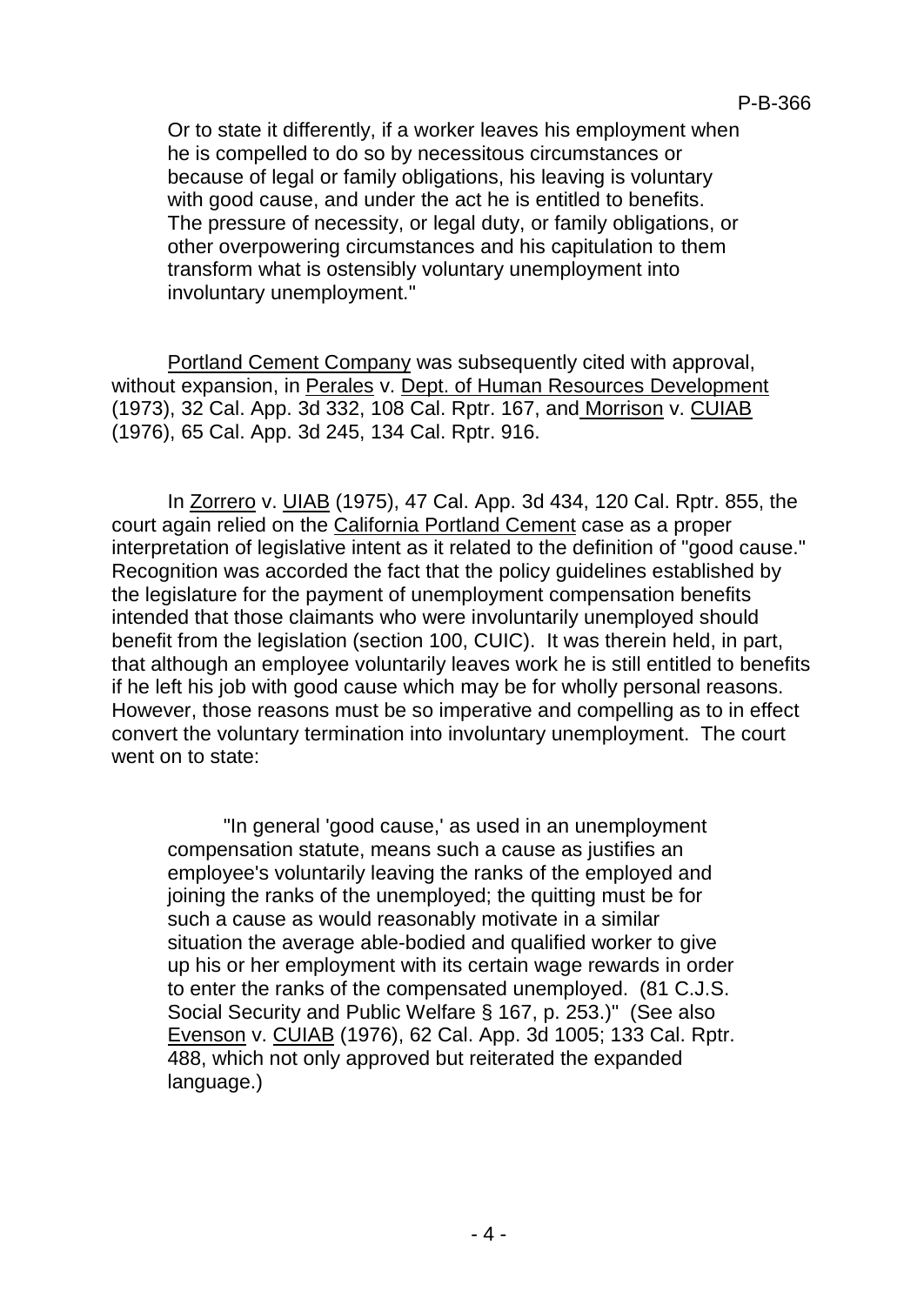In considering a voluntary separation from one employment for the purpose of accepting other work this Board found good cause for such termination where the acceptance of the new employment was substantially more remunerative considering all conditions of employment (Appeals Board Decisions Nos. P-R-91 and P-B-123 (benefits denied on other grounds)).

In Appeals Board Decision No. P-B-277 this Board considered a case where the claimant had been given notice of potential employment with a substantially greater salary. The claimant applied for the job and was hired with a specific commencement date. After having left work the circumstances under which the claimant was to begin altered and employment could not be extended to the claimant. It was nevertheless found that the claimant had left work voluntarily with good cause. It was pointed out that she had attempted to assure herself of continuing employment and that the unemployment was attributable solely to the failure of the new employer to provide the promised employment. In so concluding we carefully distinguished such facts from those circumstances where a claimant leaves work solely to seek more advantageous employment, the distinguishing factor being the certainty of the commencement of the new employment.

In Appeals Board Decision No. P-B-11 the Board specifically held that leaving work merely to pursue other possibilities of more desirable employment was a leaving without good cause.

Considering the facts developed in the instant case in light of the authorities cited above, we are constrained to conclude that this claimant left work voluntarily without good cause. Certainly it must be conceded that the work for which the claimant applied was more desirable than that which he previously held. Additionally, the evidence establishes that work as a merchant seaman would have been substantially more advantageous to the claimant than his employment with the federal government. The claimant, however, had no reasonable basis to conclude that he had been extended an offer of work with the oil company he wished to join. He had merely filed an application for potential employment, and in the exhibit introduced by the claimant from the prospective employer it was clearly indicated that the claimant's possibilities of obtaining such employment in the immediate future were limited, however acceptable his services might have been. The claimant's reliance upon the representation of his uncle without first corroborating such information with the prospective employer is unrealistic. We find, therefore, that the claimant left work for personal, noncompelling reasons under California law.